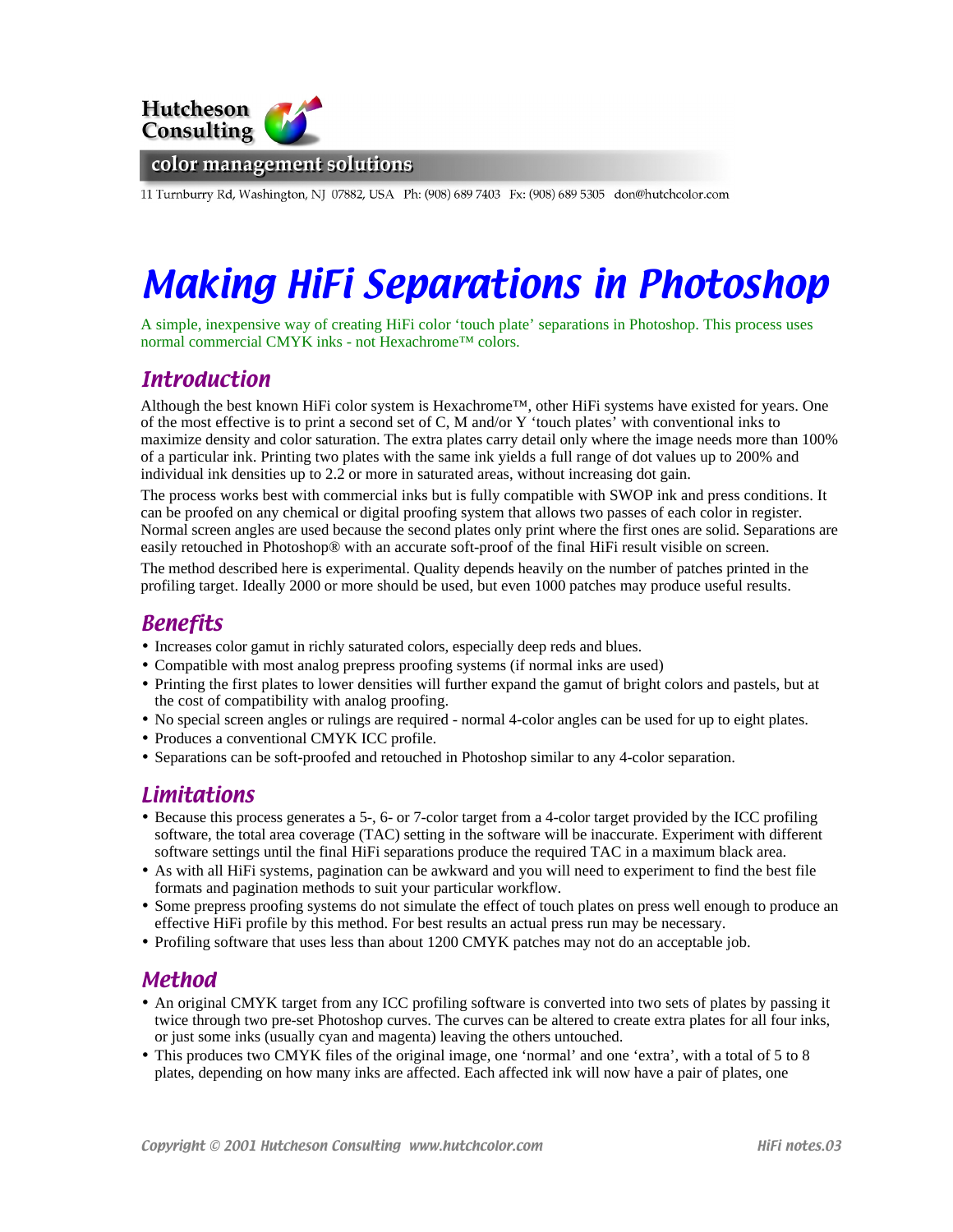'normal' and one 'extra', while the unaffected plates will remain unchanged with just a single plate in the normal file and a blank separation in the extra file.

- All plates are printed in register on one proof or press sheet using two passes of the standard CMYK colorants. This means the affected inks (usually cyan and magenta) will be proofed or printed TWICE, once from the 'normal' and once from the 'extra' plate, and the sheet will have TWO layers of the affected inks.<sup>1</sup>
- The printed target is measured as normal and a standard 4-color ColorSync profile is produced.
- This profile is applied to any image to produce an initial 4-color file.
- The initial 4-color file is passed twice through the same Photoshop curves used during profiling and saved as two CMYK files of the original image, one 'normal' and one 'extra'.
- The resulting two CMYK files are printed in register on one proof or press sheet, same as for the target.

#### Photoshop curves

Two sets of curves must be saved prior to beginning. These will vary depending on how many extra plates are to be used and the preferred cross-over point. Here are some typical curves and their coordinates.



- Typically only the Cyan and Magenta channels are affected in the pre-set curves. Unaffected inks in curve 1 have a normal 45° line, while unaffected inks in curve 2 have a flat line all the way across at zero %.
- The cross-over point is the percentage dot value at which the first set of plates goes solid and the second begins printing. This should coincide with one of the original patch values in the 4-color target, typically between 75 and 85% - in this case 83% is one of the values in the GretagMacbeth 'TC6.02' target.
- Feel free to modify these curves but remember the cross-over point must be the same on both curves
- In this example the affected inks are adjusted only in values above 50% (see locked 25 and 50% points in curve 1) so that gray balance is not affected in lighter tones. This is a precaution to minimize possible side effects of 'cheating' on the profiling software. With some software it may be safe to make curve 1 a straight line from zero % to the cross-over point.

#### Printing the target

l

- Open any 4-color profiling target with as many patches as possible<sup>2</sup> in Photoshop.
- Apply the curve 'HiFi curve\_1' and save the resulting image as '(target name).norm'.
- Click **File … Revert**, or use the History palette to go back to the original version.

<sup>1</sup> The proofing system must be able to accept more than four laminations. Most chemical proofs such as DuPont WaterProof™, Imation MatchPrint™, Agfa PressMatch™ or Fuji ColorArt™ qualify, but Imation Rainbow™ and Kodak Approval™ do not.

 $2$ <sup>2</sup> The more patches the better – ideally there should be two or three thousand in the original target.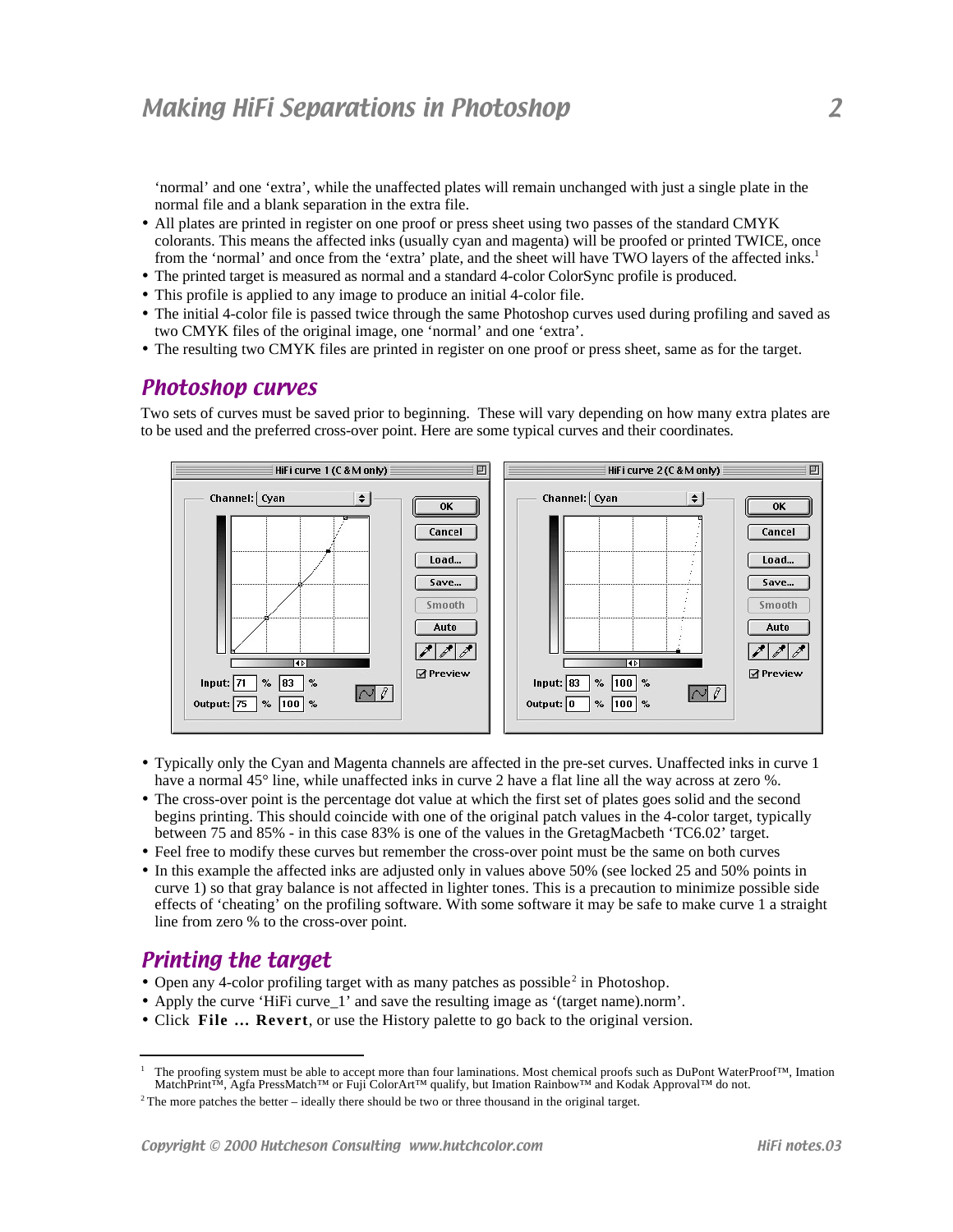- Apply the curve 'HiFi curve\_2' and save the resulting image as '(target name).xtra'.
- Print or proof the first file ((target name).norm) using normal CMYK colorants but NO FINISH COAT.
- Once the first four colors are down, print any extra separations from the second file ((target name).xtra) IN REGISTER OVER THE NORMAL IMAGE, using the same CMYK inks or colorants<sup>3</sup>.

#### Ink sequence

It is recommended that the standard sequence already in use on a particular device be followed, both for the first (normal) and second (extra) files. If a color is absent from the extra file, skip to the next color in the normal sequence. Naturally, the same sequence should be used for profiling and production printing.

# Creating the profile

- Measure the resulting press sheet or proof as you normally would in the profiling software.
- Note that the profiling software has no idea that you split the original target into two sets of separations. Just tell it which CMYK target was used (most software gives you a choice.)
- Build a profile as normal, but note that you may need to reduce the total ink amount ('Total Area Coverage') to get the desired total dot in maximum black areas, because of the effect of the Photoshop curves.

# Producing an 'initial' 4-color image file

• Apply the profile as you normally would to an original RGB image. This produces an 'initial' 4-color file that WILL NOT PRINT PROPERLY, but which can be edited and dust busted as normal.

# Image editing

There are two ways of editing these separations in Photoshop; working on the 'initial' 4-color file, or working on the two separate 'normal' and 'extra' files.

- Working on the 'initial' 4-color file has the advantage of a good simulation (soft proof) of the final print on screen. Edits made to the file will immediately display correctly on screen (within the limits of the monitor profile, HiFi profile and local lighting conditions.
- Before working on the file, make sure to select the HiFi profile in Photoshop 5's CMYK setup dialog.
- The second method gives discrete control over each plate, but saturated colors will not look display the combined effect of all plates on screen.

# Producing HiFi separations

When all editing is finished, convert the initial 4-color file into HiFi separations as follows;

- Apply the curve 'HiFi curve\_1' and save the resulting image as '(image name).norm'.
- Click **File … Revert**, or use the History palette to go back to the original version.
- Apply the curve 'HiFi curve\_2' and save the resulting image as '(image name).xtra'.

## Sharpening

• USM (unsharp masking) can be applied at any stage in the process, but registration will be easier if the extra plates are NOT sharpened. This implies sharpening the normal plates only after passing the initial 4-color file through the HiFi curves.

# Screening

1

- No special screen angles are required because the extra plates only print where the normal ones are solid.
- The normal and extra files should be output with identical screening characteristics.
- Stochastic or fine-line screening is sometimes preferred for HiFi work, but not essential.

 $3$  Only print plates in the second file that have some visible image areas above zero  $%$  – don't print any plates that are all white.